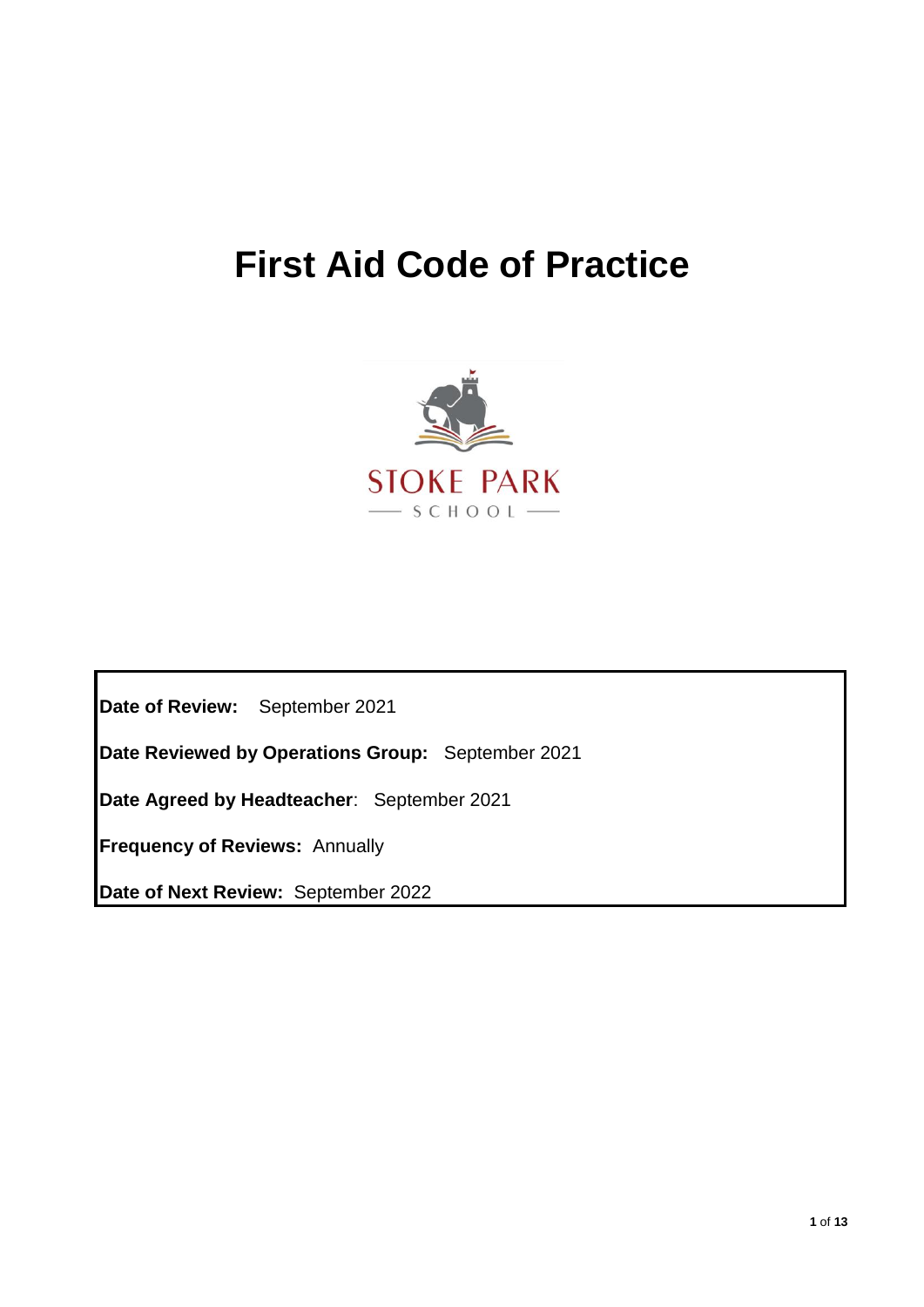## **Contents**

| Cover                                                    | Page 1           |
|----------------------------------------------------------|------------------|
| Contents<br><b>Policy Statement</b>                      | Page 2<br>Page 3 |
| Introduction                                             | Page 4           |
| <b>General Policy Guidelines</b>                         | Page 4           |
| <b>Governing Body Responsibilities</b>                   | Page 4           |
| Lead First Aiders' Duties and Responsibilities           | Page 5           |
| <b>Support First Aiders' Duties and Responsibilities</b> | Page 5           |
| <b>Staff Responsibilities</b>                            | Page 6           |
| <b>Administrative Staff Responsibilities</b>             | Page 6           |
| <b>The School Site</b>                                   | Page 7           |
| <b>Contacting a First Aider</b>                          | Page 7           |
| Insurance                                                | Page 7           |
| <b>First Aid Facilities, Equipment and Material</b>      | Page 7           |
| Control and Administering of Medicines                   | Page 8           |
| First Aid Accommodation (Covid-19)                       | Page 8           |
| <b>Hygiene/Infection Control</b>                         | Page 8           |
| Reporting Accidents and Record Keeping                   | Page 9           |
| <b>Record Keeping</b>                                    | Page 9           |
| <b>Central Recording</b>                                 | Page 9           |
| Information to Parent/Carer/Next of Kin                  | Page 9           |
| <b>Taking Students to Hospital</b>                       | Page 10          |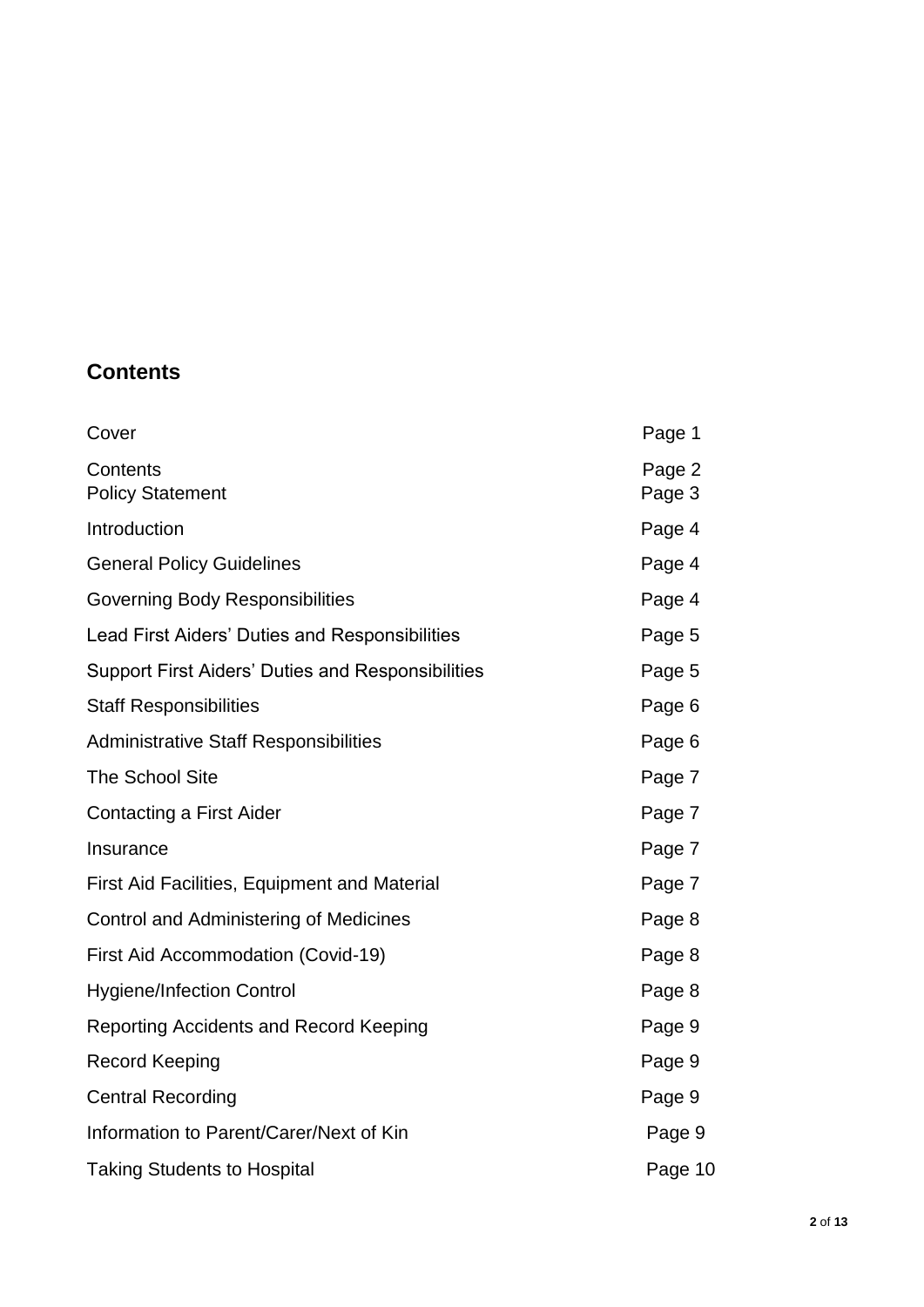## **Appendices**

Appendix 1 – Site Plan Page 11 Appendix 2 – Qualified First Aiders **Page 12** Page 12

## **Policy Statement**

Stoke Park School's First Aid Code of Practice forms part of a wider whole school commitment to safeguarding students, young people and vulnerable adults in its care.

The policy sets out clear systems and processes for all who take on the responsibility for administering first aid at Stoke Park School.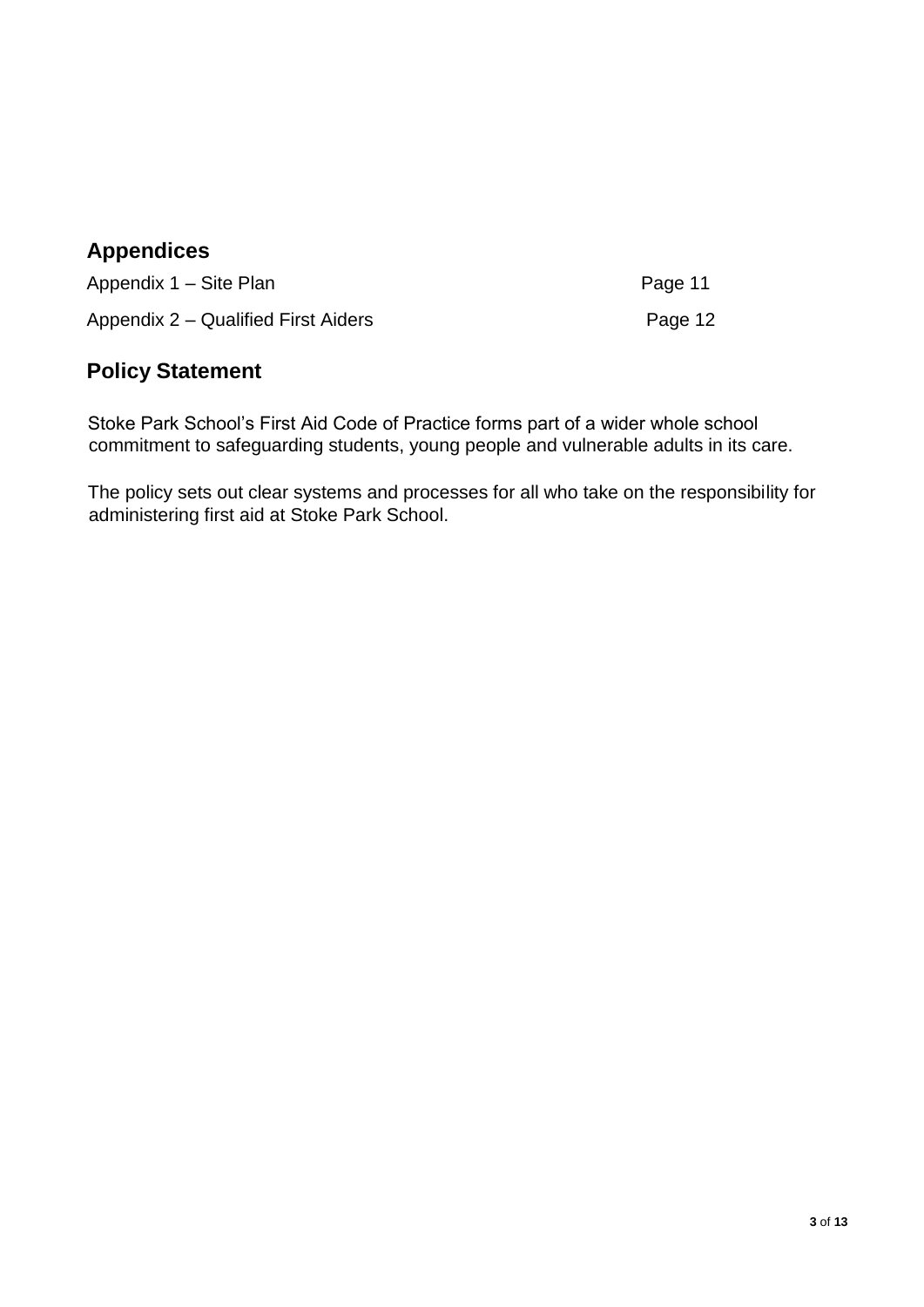## **Introduction**

- 1 It is a statutory requirement for an employer to ensure there is adequate First Aid provision for employees. Stoke Park School has a duty to ensure that every student, member of staff and visitor is cared for in the event of an accident/incident/near miss.
- 2 Stoke Park School will discharge its duty of care through the provision sufficient First Aiders. All First Aiders will be qualified in accordance with either the full or basic course as specified by the school.
- 3 The purpose of this Code of Practice (CoP) is to:
	- Provide effective and safe First Aid cover for students, staff and visitors;
	- Seek secondary First Aid where necessary or appropriate, e.g. hospitals;
	- Ensure that all staff, visitors and students are aware of the First Aid system in use;
	- Provide awareness of Health & Safety issues within school to prevent, where possible, potential dangers or accidents and to provide information and resources for Educational Visits;
	- Treat a casualty, relatives and others involved with care and compassion.

#### **General Code of Practice Guidelines**

- To ensure primary care needs are met through a First Aider being available Monday to Friday – 0800hrs to 1630hrs;
- To ensure that there are sufficient qualified First Aiders available for cover during the school day. The school day is defined as Monday to Friday – 0840hrs to 1500hrs;
- To ensure that First Aid information is readily and easily available and that all School users are aware of the way/s in which assistance may be sought;
- To ensure that First Aid Kits and resources for minor injuries are available for use throughout the site.

#### **Governing Body' Responsibilities**

- 4 The Governing Body will:
	- Provide adequate First Aid cover as outlined in the Health & Safety (First Aid) Regulations 1981.
	- Monitor and respond to all matters of Health & Safety.
	- Ensure that all new staff are made aware of First Aid procedures within the School.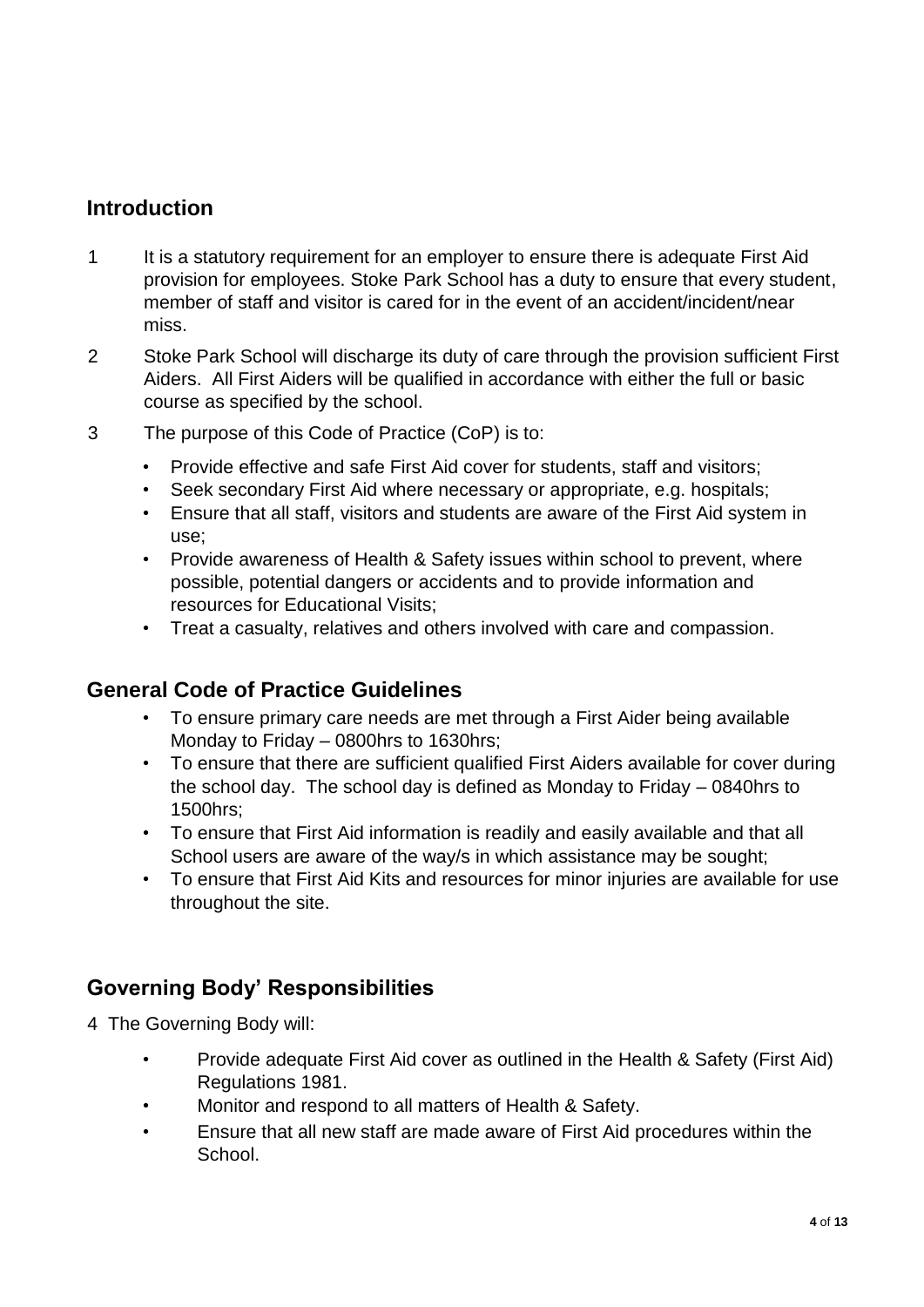## **Lead First Aider Duties & Responsibilities**

- Ensure that their qualification is always up to date. Initial qualification will require attendance at the First Aid course. Thereafter a refresher course will apply.
- In liaison with the Reception Staff Line Manager ensure that First Aid cover is available throughout the core hours of the school day.
- To raise staff awareness of specific medical details in respect of individual students.
- Undertake their duties to the best of their abilities; ensuring safety guidelines are adhered to at all times. This will necessitate the wearing of PPE, i.e. protective gloves where any loss of blood or bodily fluid is evident.
- To call for additional assistance as required, e.g. other qualified First Aiders and/or Emergency Services.
- To assist other First Aiders as required.
- Ensure that First Aid Kits are always adequately stocked and re-stocked.
- Ensure that any casualty who has sustained a severe head injury is seen by professionals; either by sending straight to hospital or requesting that parents collect their child for immediate transportation to hospital.
- Ensure that a casualty who has sustained a head injury is assessed by a First Aider and the parent/carer will be notified.
- To ensure that the parent/carer is informed when a student has sustained a minor injury, i.e. injury considered to be more than a 'bump/bruise'.
- Ensure that a student who is sent to hospital by ambulance is either
	- Accompanied by a paramedic
	- Followed to hospital by a member of staff to act in loco parentis
	- Met at hospital by a parent/carer or nominated relative
- Keep a detailed record of student, staff member or visitor attended to. Including the nature of the injury and any treatment given. The details of which will be recorded in the First Aid Log and Accident Book.
- Ensure that all First Aid resources are cleared away after use. Items for disposal, e.g. gloves, are placed in a sealed bag and placed in the Clinical waste bin.
- First Aid staff will not administer paracetamol or other medication. First Aiders and Senior Staff can oversee students taking medication if parental/carer consent has been obtained.
- Ensure that out of date medication is returned to parents/carers.

## **Support First Aider Duties & Responsibilities**

• Undertake their duties to the best of their ability, ensuring safety guidelines are adhered to at all times. This will necessitate the wearing of PPE, e.g. protective gloves where any loss of blood or bodily fluid is evident.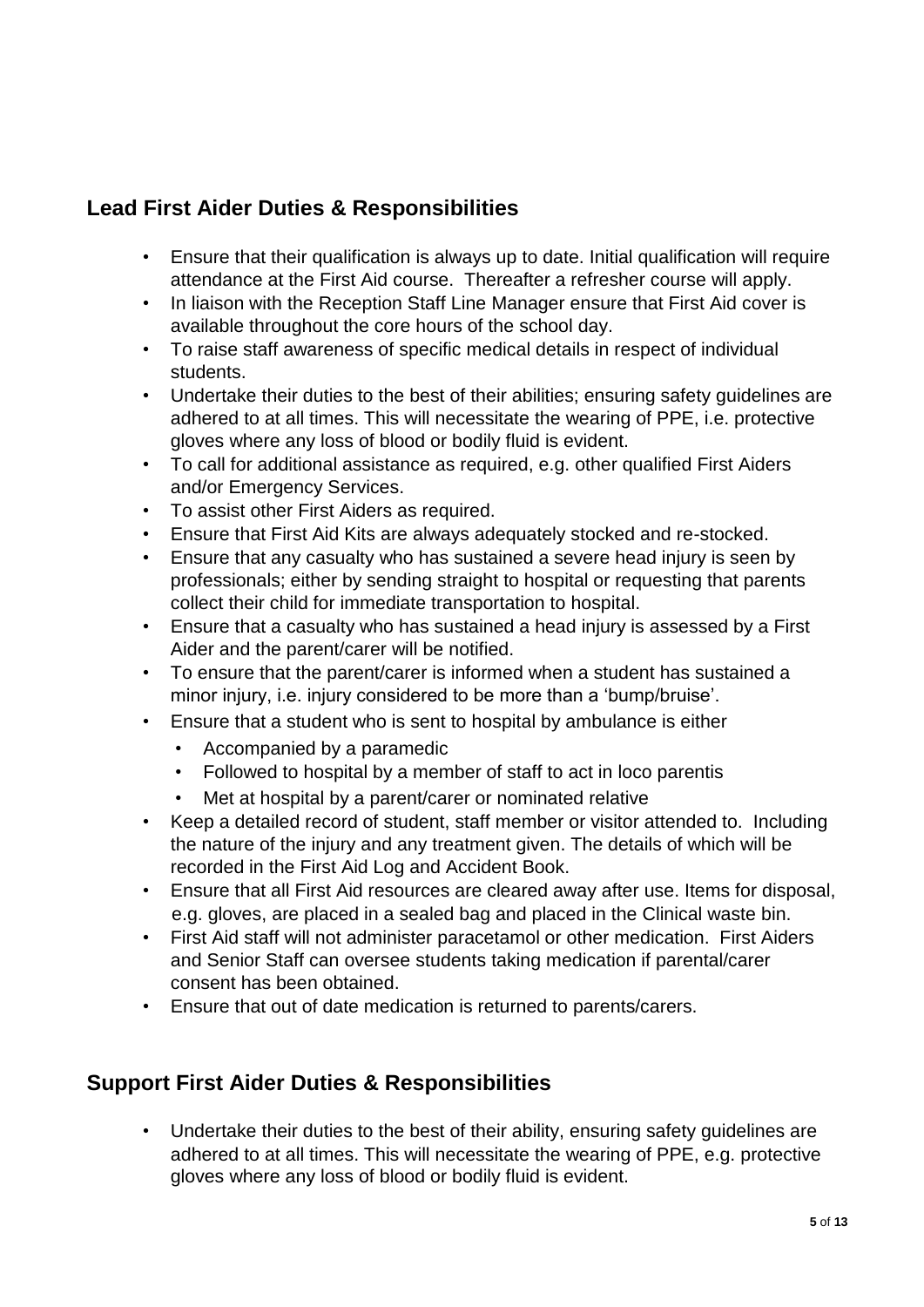- To call for additional assistance as required, e.g. other qualified First Aiders and/or Emergency Services.
- To assist other First Aiders as required.
- Ensure that any casualty who has sustained a severe head injury is seen by professionals; either by sending straight to hospital or requesting that parents/carers collect their child for immediate transportation to hospital.
- Ensure that a casualty who has sustained a head injury is assessed and the parent/carer notified.
- Ensure that a student who is sent to hospital by ambulance is either
	- Accompanied by a paramedic
	- Followed to hospital by a member of staff to act in loco parentis
	- Met at hospital by a parent/carer or nominated relative
- Keep a detailed record of student, staff member or visitor attended to, the nature of the injury and any treatment given. These details must be logged in the First Aid and or Accident book.
- Ensure that all First Aid resources are cleared away after use. Items for disposal, e.g. gloves, are placed in a sealed bag and disposed of in the Clinical waste bin.

#### **Staff Responsibilities**

#### 5 Staff will:

- Familiarise themselves with this First Aid Code of Practice and ensure that they are aware of who the nominated First Aiders are.
- Familiarise themselves with the location of First Aid Boxes.
- Be aware of specific medical details of individual students, through care plans.
	- $\Box$  Ensure that their students are aware of the First Aid procedure.
- Not move a casualty until they have been assessed by a qualified First Aider unless the casualty is in immediate danger.
- Reassure but not treat a casualty, unless qualified to do so. In the event of a major emergency, staff can instigate simple airway measures if clearly needed.
- Always investigate instances where a student reports a minor injury, e.g. a bump and/or bruise. If in doubt refer the student to a First Aider or call for assistance.
- Send students with minor injuries, to the First Aider and students that are feeling unwell to their Pastoral Manager – to be accompanied by either another student or member of staff.
- Ensure that the School has a current medical consent form (details contained on the annually updated student information sheet) for every student who is taken on an educational visit of any kind.
- Have regard for personal safety.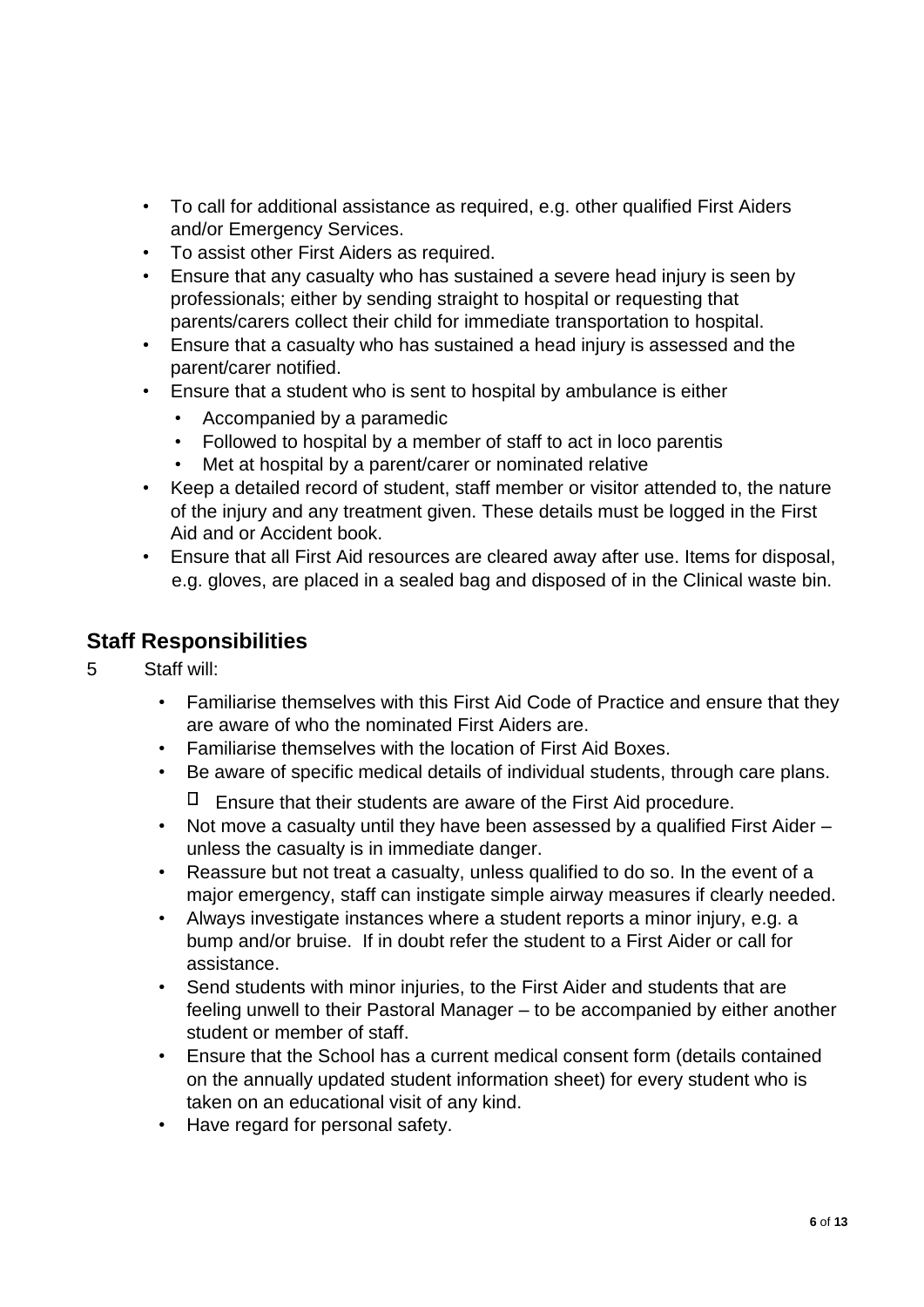## **Administrative Staff Responsibilities**

- 6 School Reception Staff are trained First Aiders, but will support other First Aiders by:
	- Ensure they are directed to the appropriate department/area.
	- Calling for the Emergency Services should the need arise.
	- In completing the essential medical forms and in contacting parents/carers should the need arise.

#### **The School Site**

7 The school is spread over a large area. A fulltime First Aider is located in the Student Reception. There are also sufficient First Aiders available to cover the school site. A site plan can be seen in Appendix 1

#### **Contacting a First Aider**

- 8 A First Aider can be contacted:
	- a) Main reception desk Ext 248/257
	- b) Year team member to bring student to the main reception
	- c) By radio in an emergency.
- 9 The following details are to be given to ensure a prompt response:
	- a) Location
	- b) Name and age of casualty
	- c) Extent of injury

#### **Insurance**

10 In the event of a claim alleging negligence by a member of the school staff, action is likely to be taken against the employer rather than the employee. Stoke Park School has full liability insurance which will indemnify staff from claims arising from actions taken by staff within the scope of their employment.

#### **First Aid Facilities, Equipment & Material**

- 11 The medical room is located in the Admin corridor. Equipment, resources and material are available from the reception staff. Additional First Aid resources are available in the following areas:
	- Reception for trips
		- The risk assessment may require that other first aid items are required.
	- Design on the wall in room 63 & 64
	- Music  $-$  in room 32
	- $PE in$  office by microwave
	- Science Science Prep Room and all labs have an eyewash box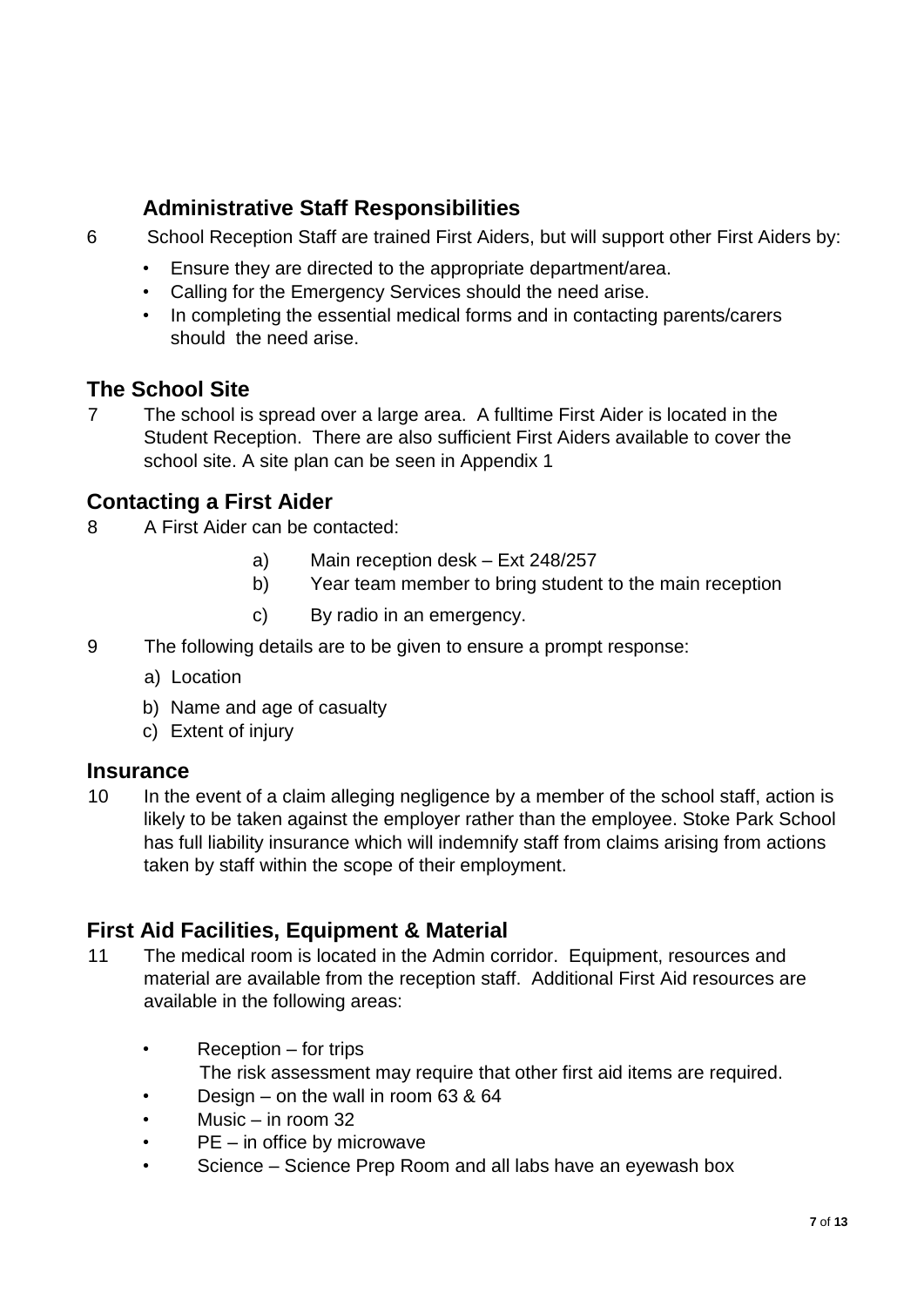## **The First Aid kits will contain the following items:**

#### 12

- First Aid Guidance Leaflet
- Medium sterile dressing
- Large sterile dressing
- Triangular bandages
- Safety pins
- Sterile eye dressing
- Assorted waterproof plasters
- Sterile moist wipes
- Microporous tape
- Nitrile gloves
- Finger dressing
- Face shields
- Foil blanket
- Burn dressing
- Clothing cutter
- Conforming bandage

#### **First Aid kits for Educational Visits**

- 13 Following HSE recommendations the mobile first-aid kit contains the following;
	- A leaflet giving general advice on first aid.
	- Contents list.
	- Medium dressing.
	- Large dressing.
	- Triangular bandage.
	- Safety pins.
	- Assorted plasters.
	- Moist cleaning wipes.
	- Nitrile gloves.
	- Mouth to mouth resuscitation device with valve.
	- Foil blanket.
	- Eye wash.
	- Burn relief dressing.
	- Universal shears.
	- Conforming bandage.

With regards to the risk assessment, this may require that other first aid items are required.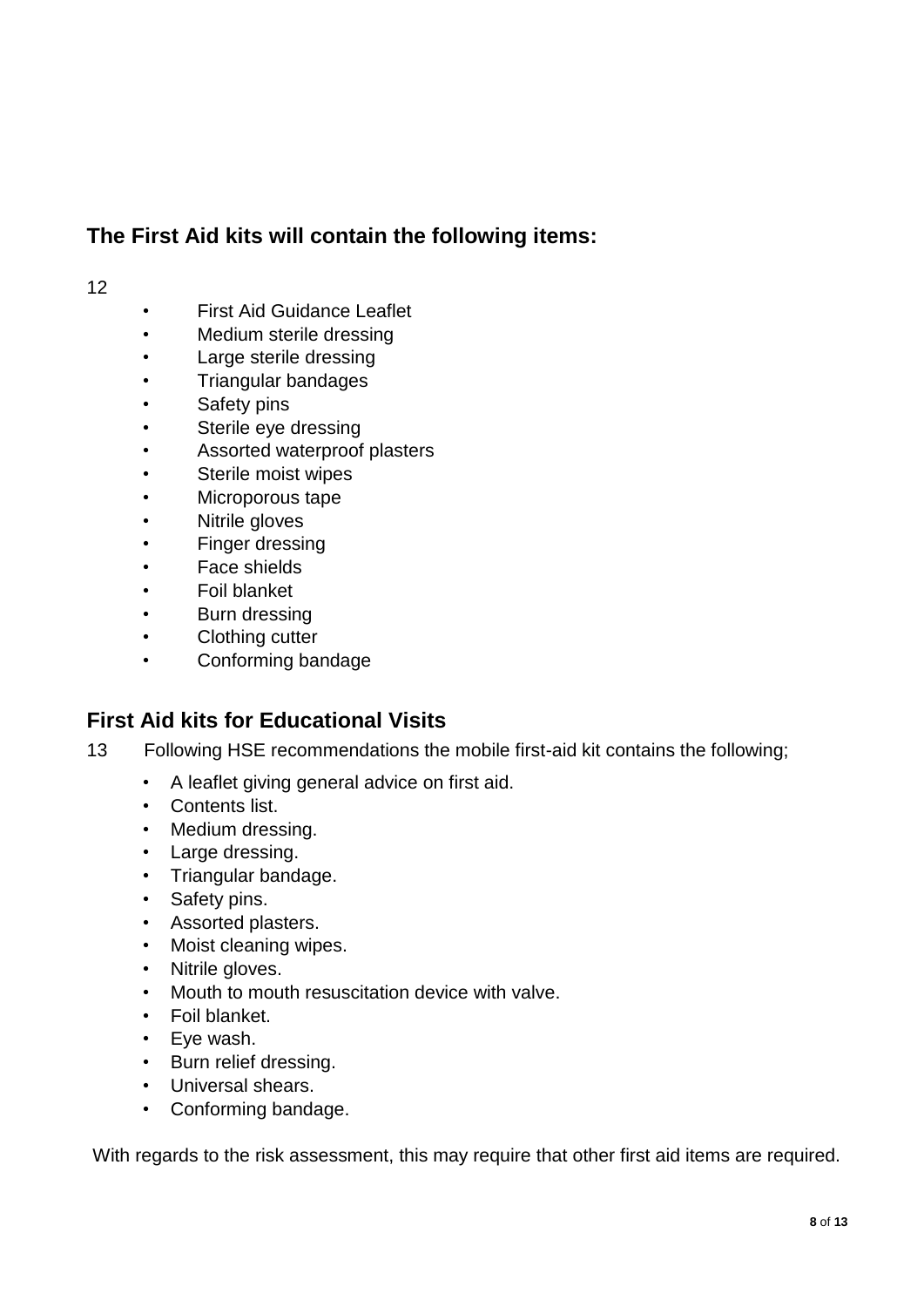## **Control and Administering of Medicines**

- 14 First Aid staff will not give a student a prescribed medicine. Parents/carers may request First Aiders/staff oversee their child taking a prescribed medicine. Parental/carer consent must be given in writing to the school and must indicate the following:
	- a) Start and completion date of medication
	- b) Time(s) at which the medication must be taken throughout the school day.
- 15 The school will secure medication and the like in a medicine cabinet located in the medical room. Parents/carers are to ensure that they send in either a daily or weekly supply of medicine/tablets. Medicines will be kept in a secure student medicine cabinet/fridge located in the medical room.

#### **First Aid Accommodation**

16 The Lead Receptions will direct students and staff to the medical room which is located in the Admin corridor. Lead Receptionist will allocate a First Aider.

#### **COVID-19**

The first aid room is to be used for non COVID first aid. If needed COVID first aid PPE packs (masks, aprons, and gloves) will be available in reception, and the first aid room.

Staff should still maintain a 2m distance from the patient where possible. Year Teams will deal with basic cuts and scrapes within their bubble. The first aid room will be cleaned after each patient to help prevent cross contamination between the year group bubbles.

COVID symptoms present as a fever, new persistent cough, loss of smell /taste All suspected cases of COVID will be recorded and parents contacted with the symptomatic student sent home. Tests will be carried out and results logged.

#### **Hygiene/Infection Control**

17 All staff are advised to take precautions to avoid infection and must follow basic hygiene procedures. First Aid staff has access to single-use disposable gloves and hand washing facilities. Staff is to take extreme care when dealing with blood or other bodily fluids and in the disposal of dressings or equipment. A clinical waste bin is provided on site.

#### **Reporting Accidents and Record Keeping – Statutory Requirements**

- 18 Under RIDDOR 2013 (Reporting of Injuries, Diseases and Dangerous Occurrences Regulations) it is a legal requirement to report certain accidents/incidents to the HSE.
- 19 The following accidents/incidents must be reported to HSE via the Health and Safety Section:
	- fractures, other than to fingers, thumbs and toes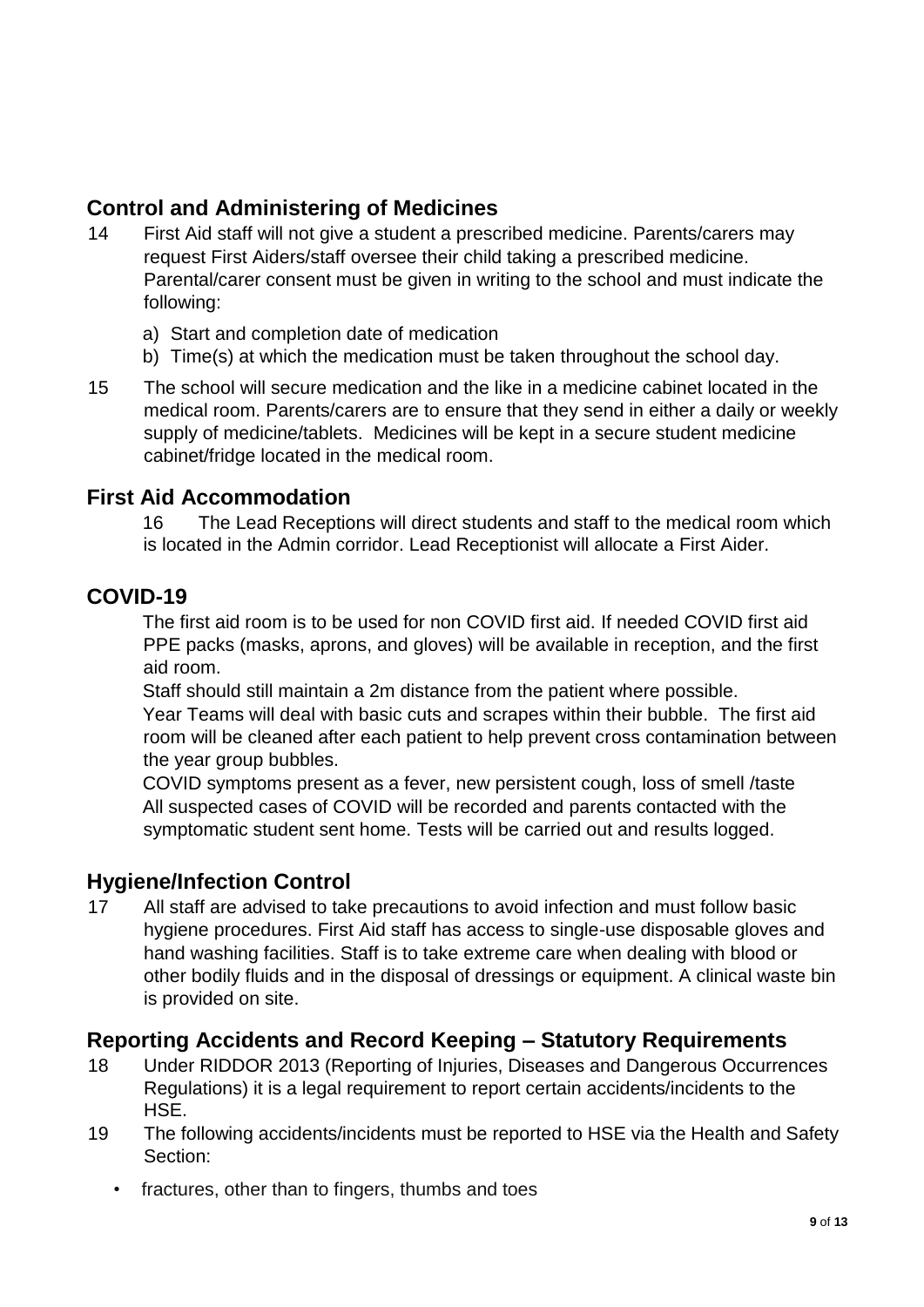- amputations
- any injury likely to lead to permanent loss of sight or reduction in sight
- any crush injury to the head or torso causing damage to the brain or internal organs  $\square$  serious burns (including scalding) which:
- 1. covers more than 10% of the body
- 2. causes significant damage to the eyes, respiratory system or other vital organs  $\square$  any scalping requiring hospital treatment
- any loss of consciousness caused by head injury or asphyxia  $\square$  any other injury arising from working in an enclosed space which:
- 1. leads to hypothermia or heat-induced illness
- 2. requires resuscitation or admittance to hospital for more than 24 hours
- 20 The HSE must be notified of fatal and major injuries without delay (e.g. by telephone). This must be followed up within ten days with a written report. Other accidents do not need immediate notification, but they must be reported to HSE within ten days.
- 21 Failure to follow the above procedures is a serious breach of regulations which may result in significant fines.
- 22 All incidents are recorded on CPOMS, a record of the incident, the name, date and time of the incident are logged and the relevant sub category ticked.
- 23 Any accident to students, staff, visitors or members of the public arising out of or in connection with work e.g. the condition of the premises or equipment or the level of supervision **must** be reported to the School.

#### **Record Keeping**

23 Accident Records in either written or electronic form must be kept in a secure location. Pupil Accident Reports must be kept until the pupil has attained the age of 21. For injuries to employees, visitors, contractors, members of the public over the age of 21, copies must be kept for a period of three years. The Stoke Park School Accident file is kept in a secure cabinet in the medical room.

#### **Central Recording**

- 24 The School is to keep a central record i.e. accident report form for all reportable accidents for first-aiders and appointed persons to log incidents.
- 25 Under The Data Protection Act it is an offence to disclose personal information to a third party without the prior permission in writing of the individual or their parent/guardian. It is therefore essential that all individual accident forms are kept in a secure location.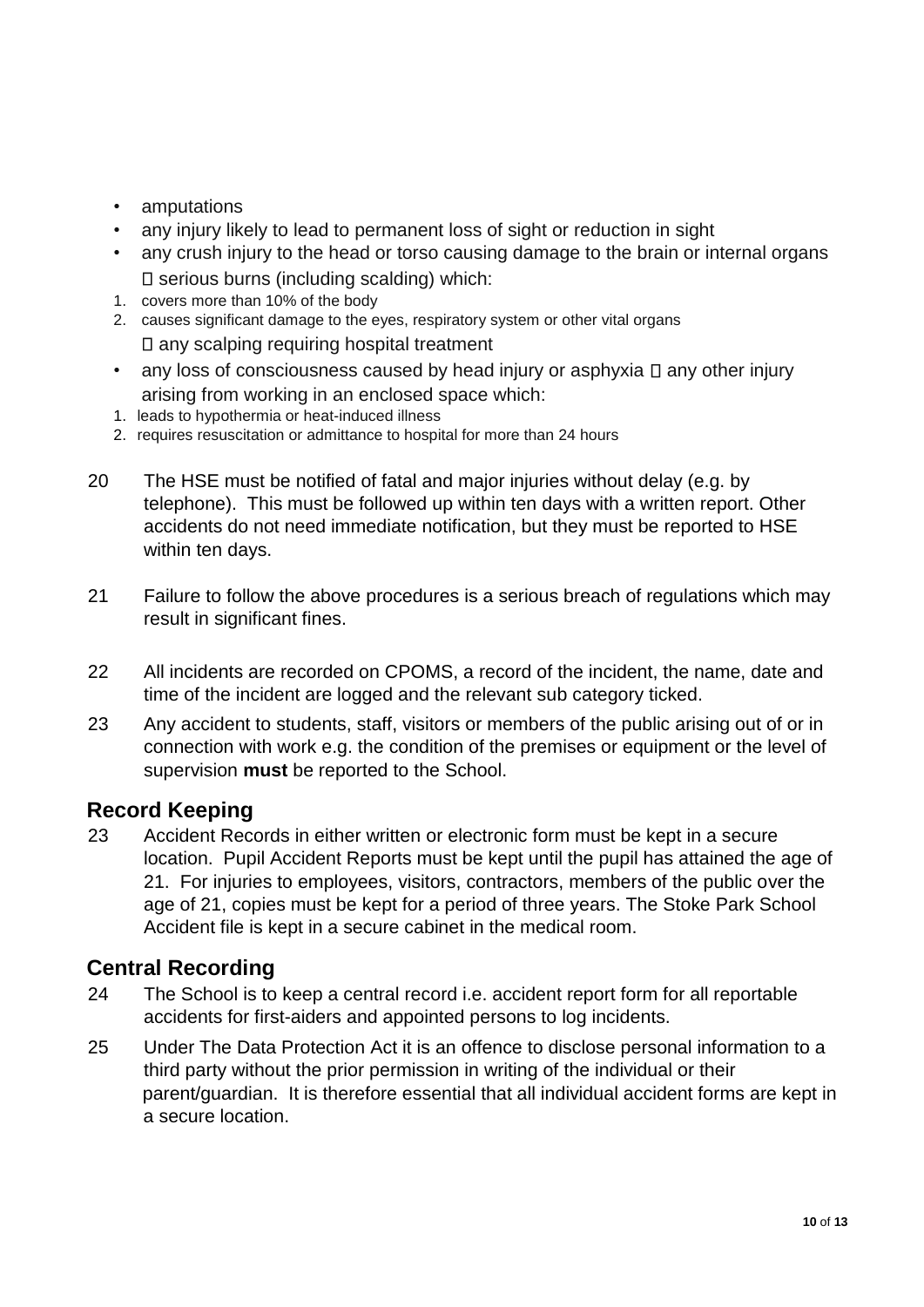## **Information to Parents/Carers/Next of Kin**

26 In all cases the School will contact a student's parent or carer as soon as practicably possible. Parents may be asked to collect children and take them to their medical GP or to hospital.

#### **Taking Students to Hospital**

- 27 Parents will always be informed if their child is being taken to hospital. Dependent on the injury or illness, arrangements should be made for the parents to either take the child to hospital themselves or to meet the child at hospital. Medical treatment will not be delayed pending the arrival at school of parents.
- 28 A responsible adult will always accompany a student wherever possible to the hospital. Should a student require emergency medical treatment, e.g. operation, the hospital would, under normal circumstances, hold full responsibility for authorising of treatment.

#### **Appendix 2: First Aid Code of Practice – School Site Map**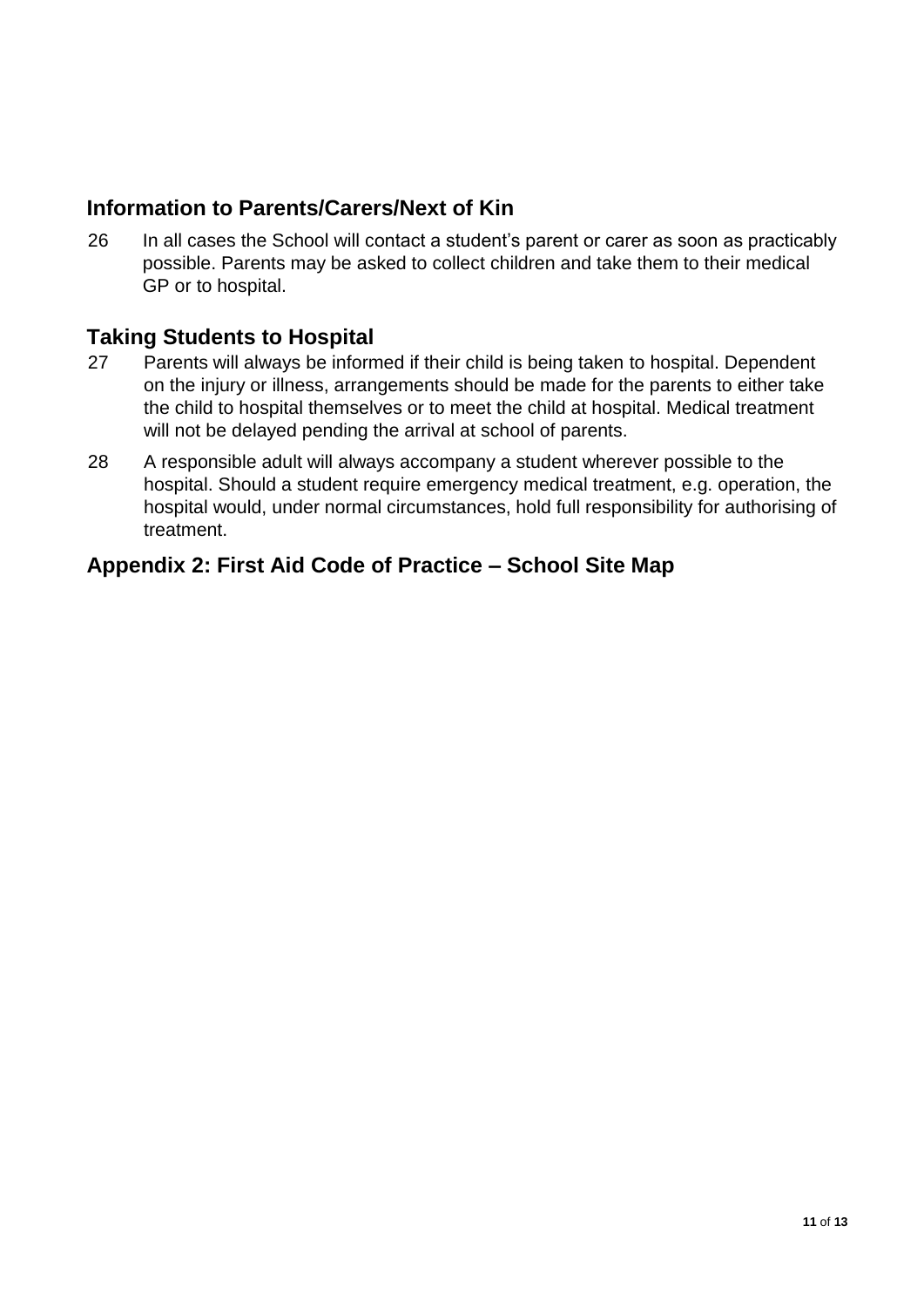